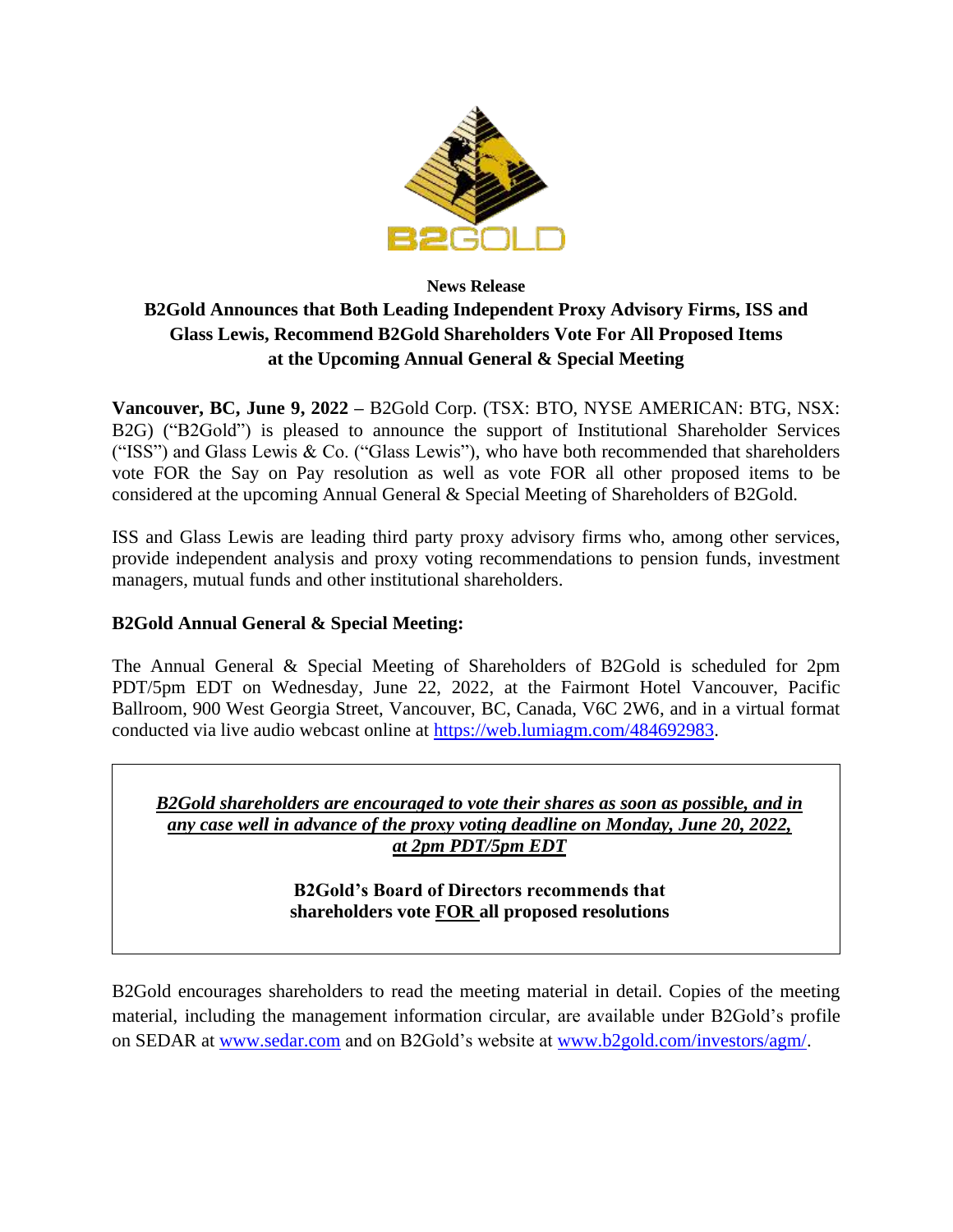#### **How to Vote:**

Shareholders are encouraged to vote well in advance of the proxy voting deadline using one of the three methods below.

|           | <b>Registered Shareholders</b>                                                         | <b>Beneficial Shareholders</b>                                       |
|-----------|----------------------------------------------------------------------------------------|----------------------------------------------------------------------|
|           | Common Shares held in own name and<br>represented by a physical certificate or<br>DRS. | Common Shares held with a broker, bank or<br>other intermediary.     |
| Internet  | www.investoryote.com                                                                   | www.proxyvote.com                                                    |
| Telephone | 1-866-732-8683                                                                         | Call the applicable number listed on the<br>voting instruction form. |
| Mail      | Return the form of proxy in the enclosed<br>envelope.                                  | Return the voting instruction form in the<br>enclosed envelope.      |

#### **Shareholder Questions:**

B2Gold shareholders who have questions about the proposed items to be considered at the Annual General & Special Meeting or require assistance with the hybrid format or voting their shares should contact B2Gold's proxy solicitation agent, Laurel Hill Advisory Group.

### **Laurel Hill Advisory Group:**

North America Toll Free: +1 877-452-7184 Collect Calls Outside North America: +1 416-304-0211 Email: [assistance@laurelhill.com](mailto:assistance@laurelhill.com)

#### **About B2Gold:**

B2Gold is a low-cost international senior gold producer headquartered in Vancouver, Canada. Founded in 2007, today, B2Gold has operating gold mines in Mali, Namibia and the Philippines and numerous exploration and development projects in various countries including Mali, Colombia, Finland and Uzbekistan. B2Gold forecasts total consolidated gold production of between 990,000 and 1,050,000 ounces in 2022.

**ON BEHALF OF B2GOLD CORP.** "**Clive T. Johnson**" **President & Chief Executive Officer**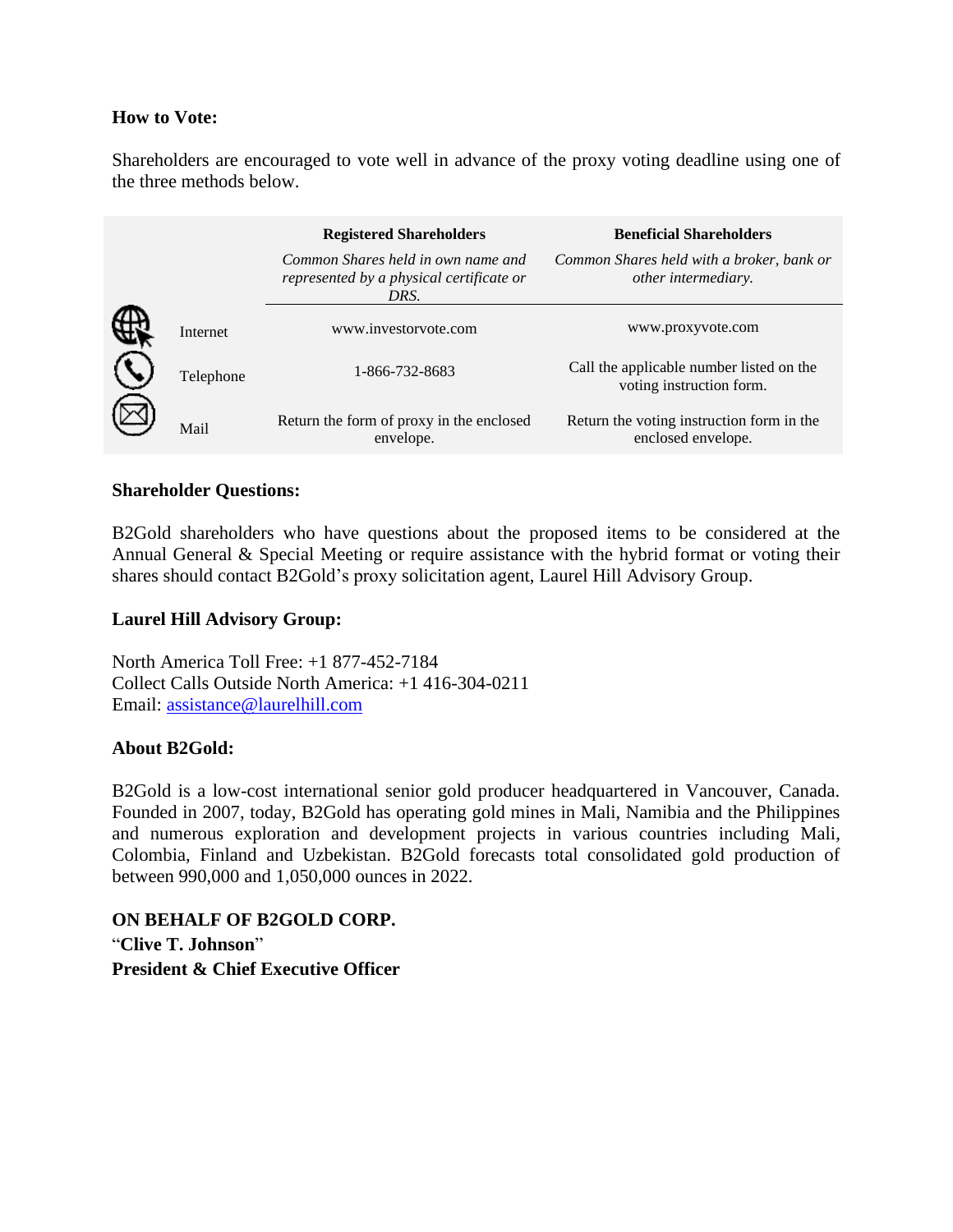For more information on B2Gold or the 2021 AGM please visit the Company website at [www.b2gold.com](http://www.b2gold.com/) or contact:

| Randall Chatwin                       | Cherry DeGeer                      |
|---------------------------------------|------------------------------------|
| SVP, Legal & Corporate Communications | Director, Corporate Communications |
| $+1604-681-8371$                      | $+1604-681-8371$                   |
| rchatwin@b2gold.com                   | cdegree@b2gold.com                 |

*The Toronto Stock Exchange and NYSE American LLC neither approve nor disapprove the information contained in this news release.* 

*Production guidance presented in this news release reflect total production at the mines B2Gold operates on a 100% project basis. Please see our Annual Information Form dated March 30, 2022 for a discussion of our ownership interest in the mines B2Gold operates.*

*This news release includes certain "forward-looking information" and "forward-looking statements" (collectively forward-looking statements") within the meaning of applicable Canadian and United States securities legislation, including: projections; outlook; guidance; forecasts; estimates; statements regarding future or estimated financial and operational performance, gold production and sales, revenues and cash flows, and capital costs (sustaining and non-sustaining) and operating costs, and including, without limitation: total consolidated gold production of between 990,000 and 1,050,000 ounces in 2022. All statements in this news release that address events or developments that we expect to occur in the future are forward-looking statements. Forward-looking statements are statements that are not historical facts and are generally, although not always, identified by words such as "expect", "plan", "anticipate", "project", "target", "potential", "schedule", "forecast", "budget", "estimate", "intend" or "believe" and similar expressions or their negative connotations, or that events or conditions "will", "would", "may", "could", "should" or "might" occur. All such forward-looking statements are based on the opinions and estimates of management as of the date such statements are made.*

*Forward-looking statements necessarily involve assumptions, risks and uncertainties, certain of which are beyond B2Gold's control, including risks associated with or related to: the duration and extent of the COVID-19 pandemic, the effectiveness of preventative measures and contingency plans put in place by the Company to respond to the COVID-19 pandemic, including, but not limited to, social distancing, a non-essential travel ban, business continuity plans, and efforts to mitigate supply chain disruptions; escalation of travel restrictions on people or products and reductions in the ability of the Company to transport and refine doré; the volatility of metal prices and B2Gold's common shares; changes in tax laws; the dangers inherent in exploration, development and mining activities; the uncertainty of reserve and resource estimates; not achieving production, cost or other estimates; actual production, development plans and costs differing materially from the estimates in B2Gold's feasibility and other studies; the ability to obtain and maintain any necessary permits, consents or authorizations required for mining activities; environmental regulations or hazards and compliance with complex regulations associated with mining activities; climate change and climate change regulations; the ability to replace mineral reserves and identify acquisition opportunities; the unknown liabilities of companies acquired by B2Gold; the ability to successfully integrate new acquisitions; fluctuations in exchange rates; the availability of financing; financing and debt activities, including potential restrictions imposed on B2Gold's operations as a result thereof and the ability to generate sufficient cash flows; operations in foreign and developing countries and the compliance with foreign laws, including those associated with operations in Mali, Namibia, the Philippine and Colombia and including risks related to changes in foreign laws and changing policies related to mining and local ownership requirements or resource nationalization generally, including in response to the COVID-19 outbreak; remote operations and the availability of adequate infrastructure; fluctuations in price and availability of energy and other inputs necessary for mining operations;*